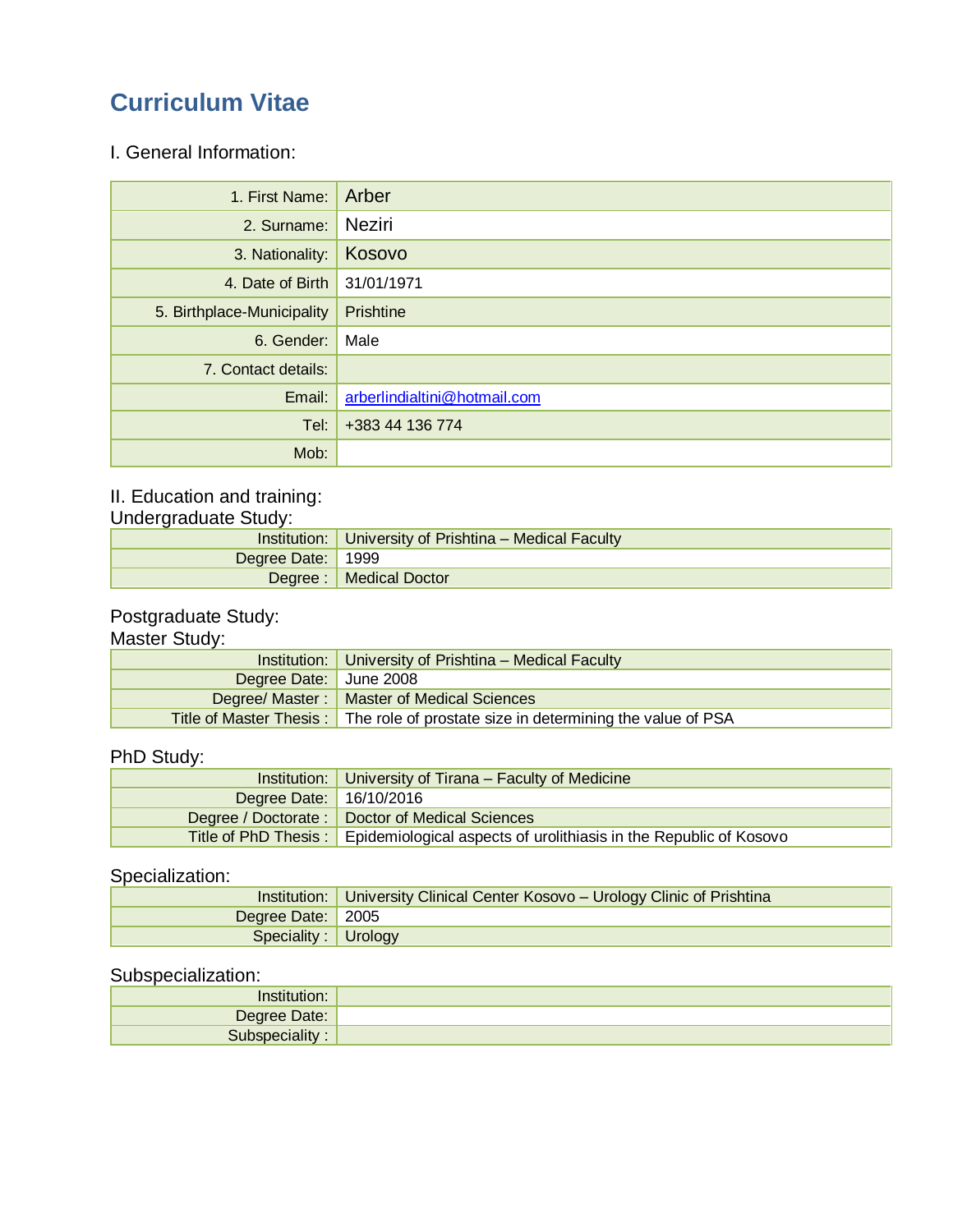## Training:

| ັ                       |  |
|-------------------------|--|
| Institution:            |  |
| Degree Date:            |  |
| <b>Training Course:</b> |  |
| Institution:            |  |
| Degree Date:            |  |
| <b>Training Course:</b> |  |
| Institution:            |  |
| Degree Date:            |  |
| <b>Training Course:</b> |  |

#### III. Preview academic experience:

|   | Chronology of gaining academic titles | Year             | <b>University</b>                                | Faculty                  | Department |
|---|---------------------------------------|------------------|--------------------------------------------------|--------------------------|------------|
| a | Junior Assistant                      |                  |                                                  |                          |            |
| C | Assistant                             |                  |                                                  |                          |            |
| d | Lecturer                              | $2017 -$<br>2019 | Heimerer College                                 | Nusing<br>College        |            |
| e | Senior Lecturer                       |                  |                                                  |                          |            |
|   | Prof. as.                             | 2019             | University of<br>Medical Sciences -<br>Rezonanca | Faculty of<br>Stomatolog |            |
| g | Prof. asoc.                           |                  |                                                  |                          |            |
| h | Prof.                                 |                  |                                                  |                          |            |
|   | Academic of science                   |                  |                                                  |                          |            |

## IV. Subject/s in which you are involved as teaching

| No. | Study Program: | ີ<br>Subject/s                 |
|-----|----------------|--------------------------------|
| . . | Stomatology    | Orthopedy                      |
| 2.  | Stomatology    | <b>Clinical Orthopedy</b>      |
| 3.  | Stomatology    | Anatomy                        |
| -4. | Nursing        | Therapeutic Diagnostic Program |

# V. Research activities: Impact Factor Points for Academic Staff

|                | Research activities - Aktiviteti shkencor                                                                              |                                                  |                                                 |                                              |  |
|----------------|------------------------------------------------------------------------------------------------------------------------|--------------------------------------------------|-------------------------------------------------|----------------------------------------------|--|
|                |                                                                                                                        | Number of publications<br>(Numri i publikimeve)  |                                                 |                                              |  |
| N <sub>o</sub> | Specifications (Specifikimi)                                                                                           | From the bigining<br>(Nga fillimi i<br>karierës) | In the past 5 years<br>(Në 5 vitet e<br>fundit) | In the past 3 years<br>(Në 3 vitet e fundit) |  |
|                | Publications in the papers with "impact factor" as author<br>Publikime në revista me "impakt faktor" si autor          | 2                                                | 2                                               | 0                                            |  |
| $\overline{c}$ | Publications in the papers with "impact factor" as<br>coauthor<br>Publikime në revista me "impakt faktor" si koautor   | 5                                                | 5                                               | 3                                            |  |
| 3              | Publications in the papers without "impact factor" as<br>author<br>Publikime në revista pa "imact faktor" si autor     |                                                  |                                                 | $\Omega$                                     |  |
| 4              | Publications in the papers without "impact factor" as<br>coauthor<br>Publikime në revista pa "imact faktor" si koautor | 6                                                | 5                                               |                                              |  |
| 5              | Publications in the papers published in Kosovo as author                                                               | 18                                               | 12                                              | 6                                            |  |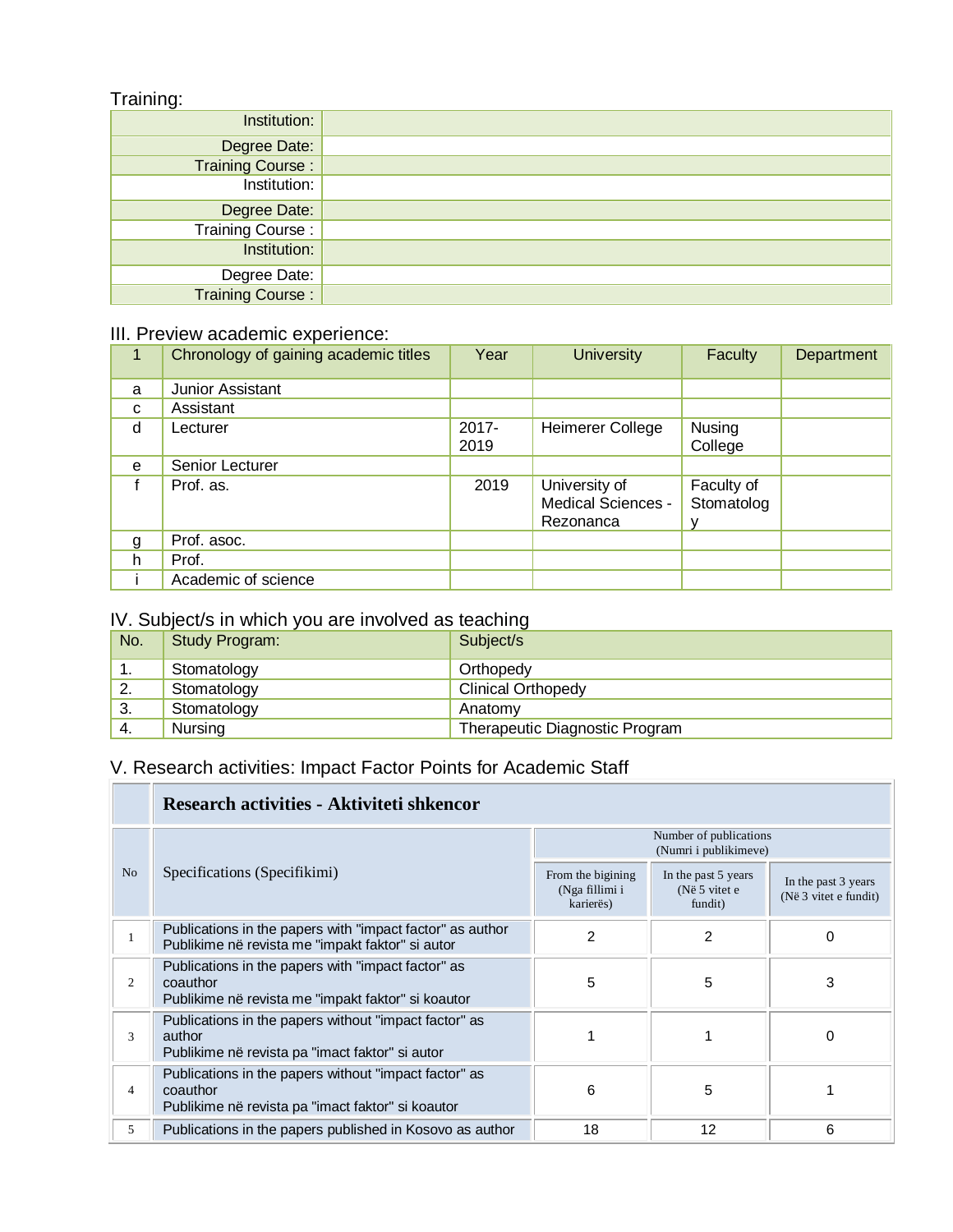|                | Publikime në revista të Kosovës si autor                                                                    |    |    |    |
|----------------|-------------------------------------------------------------------------------------------------------------|----|----|----|
| 6              | Publications in the papers published in Kosovo as<br>coauthor<br>Publikime në revista të Kosovës si koautor | 32 | 28 | 04 |
| $\overline{7}$ | Abstract from scientific conferences as author<br>Abstrakte nga konferencat shkencore si autor              | 18 | 10 | 8  |
| 8              | Abstract from scientific conferences as coauthor<br>Abstrakte nga konferencat shkencore si koautor          | 20 | 10 | 10 |
| 9              | Scientific monography as author<br>Monografi shkencore si autor                                             |    |    |    |
| 10             | Scientific monography as coauthor<br>Monografi shkencore si koautor                                         |    |    |    |
| 11             | Scientific books as author<br>Libra shkencorë si autor                                                      | 1  |    | 0  |
| 12             | Scientific books as coauthor<br>Libra shkencorë si koautor                                                  |    |    |    |
| 13             | Participation in international scientific projects<br>Pjesëmarrja në projekte shkencore internacionale      |    |    |    |
| 14             | Other contributions<br>Kontribute tjera                                                                     |    |    |    |
| 15             | University Textbook - Tekst universitar                                                                     |    |    |    |
| 16             | No. of citation of your publications - Nr. i citimeve të<br>publikimeve tuaja                               |    |    |    |
|                | <b>TOTAL</b>                                                                                                |    |    |    |

## V.A.The data for publications/Citations

| No.          | Author, title, paper, year, volume, number, pages                                                                                              | "Impact<br>factor"<br>points | Without<br>"Impact<br>factor" | Citation of your<br>publication:<br>Journal, Volum,<br>Number, pages |
|--------------|------------------------------------------------------------------------------------------------------------------------------------------------|------------------------------|-------------------------------|----------------------------------------------------------------------|
| $\mathbf{1}$ | Arber Ejup Neziri, Epidemiologic aspects of urolithiasis in<br>our clinical material                                                           | 1.0312                       |                               | HealthMED,<br>Volume 9, Number<br>12, 101-106                        |
| 2            | Arber, Ejup Neziri, Gray Zone Patients in Our Clinical<br>Data                                                                                 | 1.0312                       |                               | HealthMED,<br>Volume 10,<br>Number 1                                 |
| 3            | Arber Ejup Neziri, Relationship between Age, Prostate<br>Volume, Prostate Specific Antigen (PSA) and Lower<br>Urinary Tract Symptoms in Kosovo |                              |                               | American Journal<br>of Health<br>Research, Volume<br>20              |

## V.B.Data for other publications

| No.             | <b>Title, Specification</b>                                              | Year |
|-----------------|--------------------------------------------------------------------------|------|
| 1               | Relationship between prostate volume and serumic values of PSA in Kosovo |      |
| $\overline{2}$  | Relationship between Age and serumic values of PSA in Kosovo             |      |
| 3               | Epidemiologic aspects of nephrolithiasis in our clinical material        |      |
| $\overline{4}$  | Urgent urologic trauma                                                   |      |
| 5               | Urinoma in ureterolithiasis treatment with ESWL                          |      |
| $6\phantom{1}6$ | Some data from our clinical material on nephrolithiasis.                 |      |
| 7               | Urinoma in Ureterolithiasis treatment with ESWL                          |      |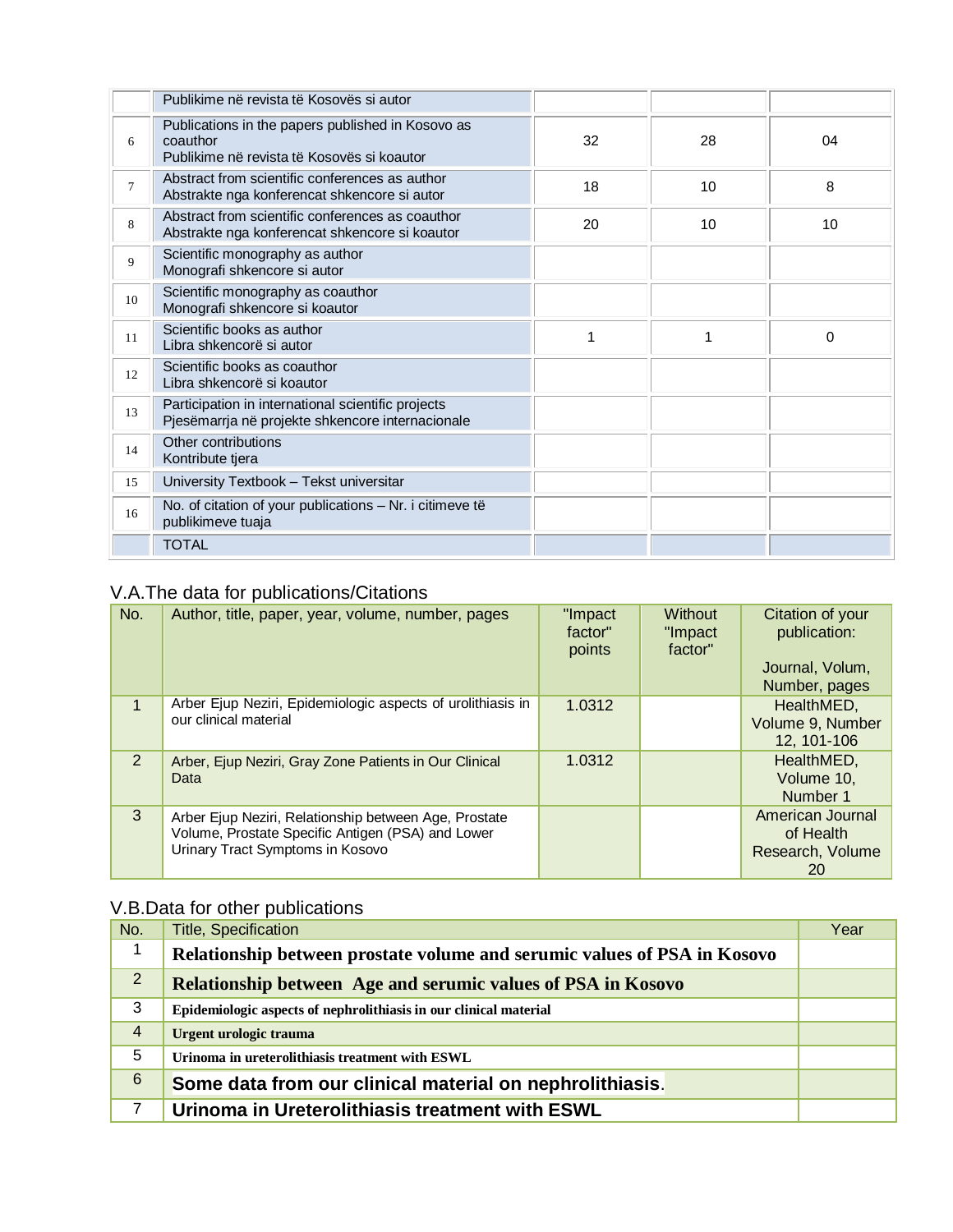| Te dhena mbi nefrolitiazen ne materialin tone Klinik |  |
|------------------------------------------------------|--|
| Roli I PSA ne detektimin e karcinomes prostatike     |  |
| <b>Gangrena Fournier</b>                             |  |
| Cystolithiasis accompanied by subvesical obstruction |  |
|                                                      |  |

## V.C.Presentations/Participation in Conferences, Congresses, sympossiums, etc.

| No.            | Author, title, scientific meeting, abstracts book page                                                                                           | Oral<br>present. | Poster<br>present. | Participat<br>ion |
|----------------|--------------------------------------------------------------------------------------------------------------------------------------------------|------------------|--------------------|-------------------|
| $\mathbf{1}$   | Epidemiologic aspects of urolithiasis in our clinical<br>material                                                                                | ☑                |                    |                   |
| $\overline{2}$ | <b>Relationship between Age, Prostate Volume,</b><br><b>Prostate Specific Antigen (PSA) and Lower</b><br><b>Urinary Tract Symptoms in Kosova</b> | ☑                |                    |                   |
| 3              | <b>Gray Zone Patients in Our Clinical Data</b>                                                                                                   | ☑                |                    |                   |
| $\overline{4}$ | Relationship between prostate volume and serumic values<br>of PSA in Kosovo                                                                      | ☑                |                    |                   |
| 5              | ., Grey Zone " Patients in our Clinical Data                                                                                                     | ☑                |                    |                   |
| 6              | Relationship between Age and serumic values of PSA in<br>Kosovo                                                                                  |                  |                    |                   |
| $\overline{7}$ | Epidemiologic aspects of nephrolithiasis in our clinical material                                                                                |                  |                    |                   |
| 8              | Urgent urologic trauma                                                                                                                           |                  |                    |                   |
| 9              | Urinoma in ureterolithiasis treatment with ESWL                                                                                                  |                  |                    |                   |
| 10             | Some data from our clinical material on<br>nephrolithiasis.                                                                                      |                  |                    |                   |
| 11             | Te dhena mbi nefrolitiazen ne materialin tone Klinik                                                                                             |                  |                    |                   |
| 12             | Roli I PSA ne detektimin e karcinomes prostatike                                                                                                 |                  |                    |                   |
| 13             | <b>Gangrena Fournier</b>                                                                                                                         |                  |                    |                   |
| 14             | <b>Traumat Urgjente Urologjike</b>                                                                                                               |                  |                    |                   |
| 15             | <b>Cystolithiasis accompanied by subvesical</b><br>obstruction                                                                                   |                  |                    |                   |
| 16             | Zona Gri e pacienteve ne materialin tone Klinik                                                                                                  |                  |                    |                   |
| 17             |                                                                                                                                                  |                  |                    |                   |
| 18             |                                                                                                                                                  |                  |                    |                   |
| 19             |                                                                                                                                                  |                  |                    |                   |
| 20             |                                                                                                                                                  |                  |                    |                   |

V.D. Scientific Interests: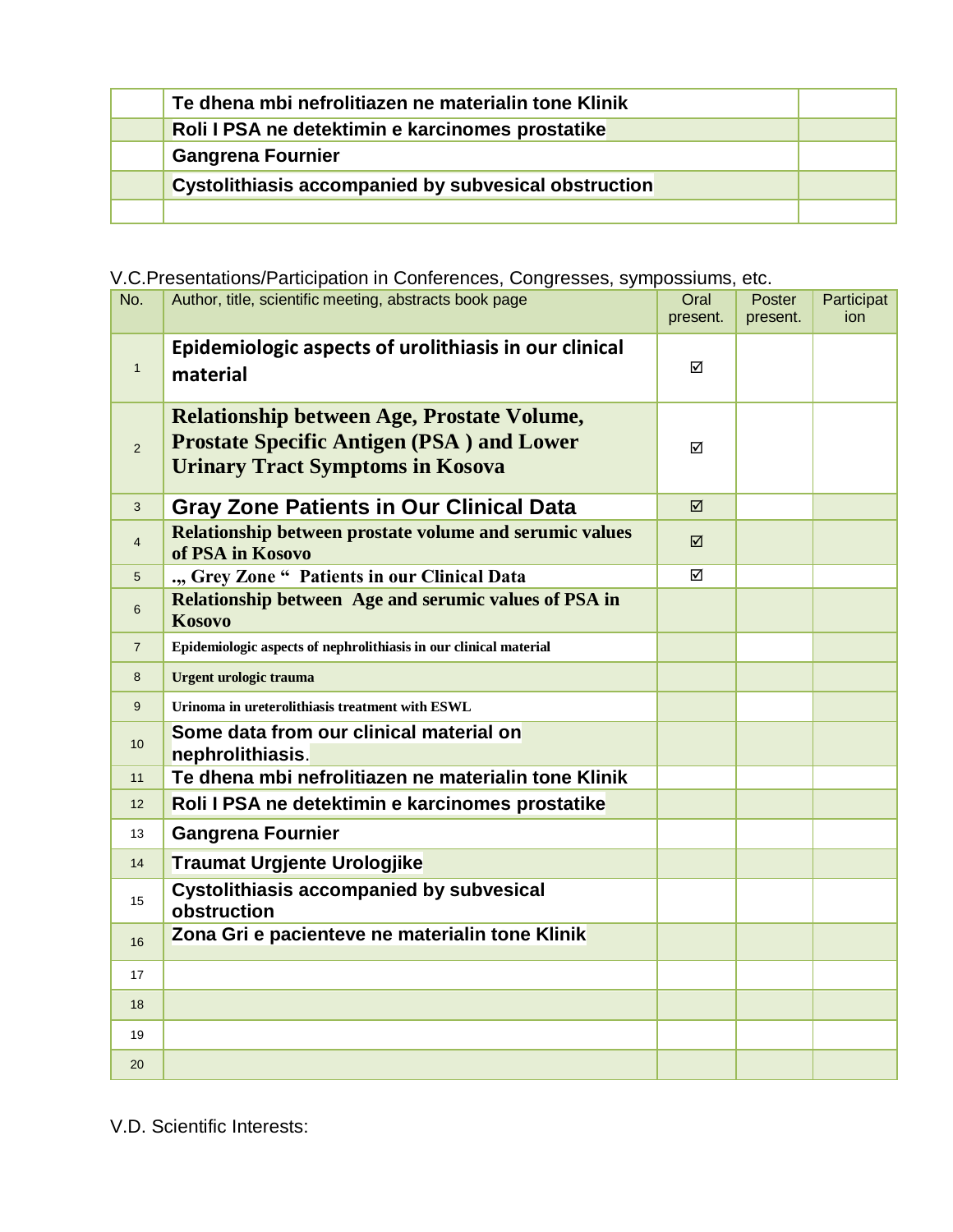|            | Topic:   Nephrolithiasis     |
|------------|------------------------------|
|            | Description : Kidney Stones  |
| Topic: PSA |                              |
|            | Description : Prostate gland |

## VI. Working Experience:

| location:<br>Period:<br>2001-2005<br>Position:<br><b>Resident of Urology</b><br>Training for urologist<br>Description :<br>Institution and<br>UCC of prishtina<br>location:<br>Period:<br>2005-2012<br>Position :<br>Urologist in Urologic department<br>Description :<br><b>UCC</b> of Prishtina<br>Institution and<br>location:<br>2012-and on<br>Period:<br>Position:<br>Chief of Urologic department<br>Description :<br>Institution and<br>location:<br>Period:<br>Position :<br>Description : |                 |                         |
|-----------------------------------------------------------------------------------------------------------------------------------------------------------------------------------------------------------------------------------------------------------------------------------------------------------------------------------------------------------------------------------------------------------------------------------------------------------------------------------------------------|-----------------|-------------------------|
|                                                                                                                                                                                                                                                                                                                                                                                                                                                                                                     | Institution and | <b>UCC of Prishtina</b> |
|                                                                                                                                                                                                                                                                                                                                                                                                                                                                                                     |                 |                         |
|                                                                                                                                                                                                                                                                                                                                                                                                                                                                                                     |                 |                         |
|                                                                                                                                                                                                                                                                                                                                                                                                                                                                                                     |                 |                         |
|                                                                                                                                                                                                                                                                                                                                                                                                                                                                                                     |                 |                         |
|                                                                                                                                                                                                                                                                                                                                                                                                                                                                                                     |                 |                         |
|                                                                                                                                                                                                                                                                                                                                                                                                                                                                                                     |                 |                         |
|                                                                                                                                                                                                                                                                                                                                                                                                                                                                                                     |                 |                         |
|                                                                                                                                                                                                                                                                                                                                                                                                                                                                                                     |                 |                         |
|                                                                                                                                                                                                                                                                                                                                                                                                                                                                                                     |                 |                         |
|                                                                                                                                                                                                                                                                                                                                                                                                                                                                                                     |                 |                         |
|                                                                                                                                                                                                                                                                                                                                                                                                                                                                                                     |                 |                         |
|                                                                                                                                                                                                                                                                                                                                                                                                                                                                                                     |                 |                         |
|                                                                                                                                                                                                                                                                                                                                                                                                                                                                                                     |                 |                         |
|                                                                                                                                                                                                                                                                                                                                                                                                                                                                                                     |                 |                         |
|                                                                                                                                                                                                                                                                                                                                                                                                                                                                                                     |                 |                         |
|                                                                                                                                                                                                                                                                                                                                                                                                                                                                                                     |                 |                         |
|                                                                                                                                                                                                                                                                                                                                                                                                                                                                                                     |                 |                         |
|                                                                                                                                                                                                                                                                                                                                                                                                                                                                                                     |                 |                         |
|                                                                                                                                                                                                                                                                                                                                                                                                                                                                                                     |                 |                         |
|                                                                                                                                                                                                                                                                                                                                                                                                                                                                                                     |                 |                         |
|                                                                                                                                                                                                                                                                                                                                                                                                                                                                                                     |                 |                         |
|                                                                                                                                                                                                                                                                                                                                                                                                                                                                                                     |                 |                         |

## VII. Other Experiences:

| А.     | Managing experiences, projects managing, etc. | Year | <b>University</b> | Faculty | Department |
|--------|-----------------------------------------------|------|-------------------|---------|------------|
|        |                                               |      |                   |         |            |
|        |                                               |      |                   |         |            |
| 2<br>J |                                               |      |                   |         |            |

| <b>B.</b> | Mobility / reasons | Year | <b>University</b> | Faculty | Department |
|-----------|--------------------|------|-------------------|---------|------------|
|           |                    |      |                   |         |            |
| ∠         |                    |      |                   |         |            |
| 3         |                    |      |                   |         |            |

| C. | <b>Members of Associations</b> | <b>Status in Association</b> | Year              |
|----|--------------------------------|------------------------------|-------------------|
|    | <b>EAU</b> associations        | member                       | <b>Since 2006</b> |
|    | <b>KUA</b> associations        | <b>Member of Presidency</b>  | <b>Since 2016</b> |
| 3  | SIUI associations              | member                       |                   |
| 4  |                                |                              |                   |

VIII. Additional information: